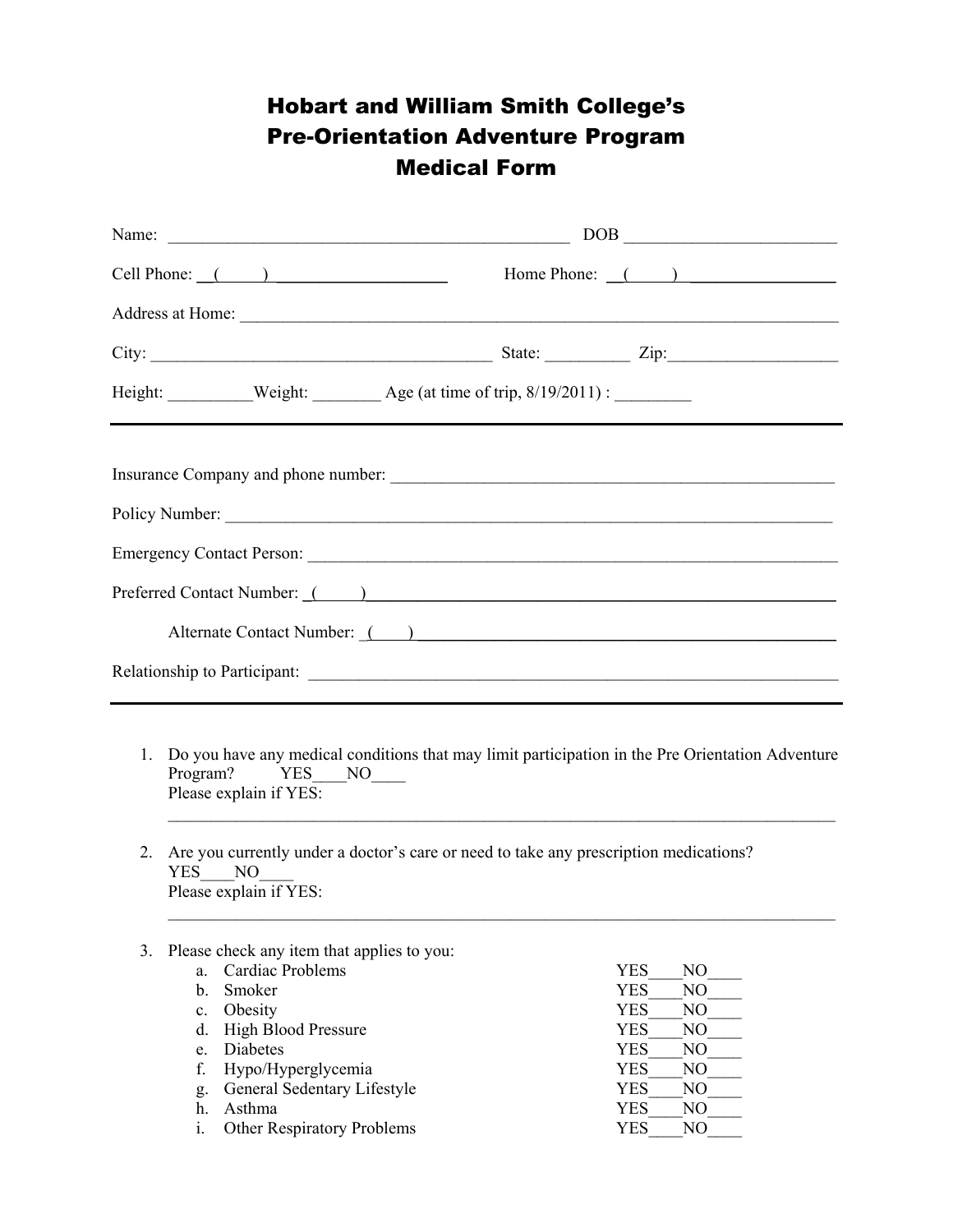|          | Neurological Problems                     | YES        | NO  |
|----------|-------------------------------------------|------------|-----|
| k.       | Psychological Disorder                    | <b>YES</b> | NO  |
|          | Epilepsy/Seizures                         | YES        | NO  |
|          | m. Blood Disorders                        | YES        | NO  |
| n.       | Allergies to Medicine                     | <b>YES</b> | NO  |
| $\Omega$ | <b>Vision Problems/Treatment</b>          | <b>YES</b> | NO. |
| p.       | Dietary Problems/Considerations           | YES        | NO  |
| q.       | Fainting                                  | <b>YES</b> | NO. |
|          | Broken Bones/Joint Injuries               | <b>YES</b> | NO  |
|          | Allergic to Beestings (or other pertinent |            |     |
|          | outdoor allergies)                        | YES        | NО  |

If you answered YES to any of the above questions please describe your condition and if any extra medical preparation needs to be taken into account before the trip. Additionally if there are other conditions we should be aware of or in case of emergency, please explain below:

 $\mathcal{L}_\text{max} = \mathcal{L}_\text{max} = \mathcal{L}_\text{max} = \mathcal{L}_\text{max} = \mathcal{L}_\text{max} = \mathcal{L}_\text{max} = \mathcal{L}_\text{max} = \mathcal{L}_\text{max} = \mathcal{L}_\text{max} = \mathcal{L}_\text{max} = \mathcal{L}_\text{max} = \mathcal{L}_\text{max} = \mathcal{L}_\text{max} = \mathcal{L}_\text{max} = \mathcal{L}_\text{max} = \mathcal{L}_\text{max} = \mathcal{L}_\text{max} = \mathcal{L}_\text{max} = \mathcal{$ 

 $\mathcal{L}_\text{max} = \mathcal{L}_\text{max} = \mathcal{L}_\text{max} = \mathcal{L}_\text{max} = \mathcal{L}_\text{max} = \mathcal{L}_\text{max} = \mathcal{L}_\text{max} = \mathcal{L}_\text{max} = \mathcal{L}_\text{max} = \mathcal{L}_\text{max} = \mathcal{L}_\text{max} = \mathcal{L}_\text{max} = \mathcal{L}_\text{max} = \mathcal{L}_\text{max} = \mathcal{L}_\text{max} = \mathcal{L}_\text{max} = \mathcal{L}_\text{max} = \mathcal{L}_\text{max} = \mathcal{$  $\mathcal{L}_\text{max} = \mathcal{L}_\text{max} = \mathcal{L}_\text{max} = \mathcal{L}_\text{max} = \mathcal{L}_\text{max} = \mathcal{L}_\text{max} = \mathcal{L}_\text{max} = \mathcal{L}_\text{max} = \mathcal{L}_\text{max} = \mathcal{L}_\text{max} = \mathcal{L}_\text{max} = \mathcal{L}_\text{max} = \mathcal{L}_\text{max} = \mathcal{L}_\text{max} = \mathcal{L}_\text{max} = \mathcal{L}_\text{max} = \mathcal{L}_\text{max} = \mathcal{L}_\text{max} = \mathcal{$ 

 $\mathcal{L}_\text{max} = \mathcal{L}_\text{max} = \mathcal{L}_\text{max} = \mathcal{L}_\text{max} = \mathcal{L}_\text{max} = \mathcal{L}_\text{max} = \mathcal{L}_\text{max} = \mathcal{L}_\text{max} = \mathcal{L}_\text{max} = \mathcal{L}_\text{max} = \mathcal{L}_\text{max} = \mathcal{L}_\text{max} = \mathcal{L}_\text{max} = \mathcal{L}_\text{max} = \mathcal{L}_\text{max} = \mathcal{L}_\text{max} = \mathcal{L}_\text{max} = \mathcal{L}_\text{max} = \mathcal{$  $\_$ 

 $\mathcal{L}_\text{max}$ 

## **Please have your doctor review the above information and provide the following:**

Do you feel that person is in good physical condition to participate in a four day hiking adventure?  $YES$   $NO$   $\qquad$ 

Do you feel participation is appropriate in the PreOrientation Adventure Program? YES NO

Are there any qualifications or other information you would like us to know regarding this applicant?

 $\mathcal{L}_\text{max}$  and  $\mathcal{L}_\text{max}$  and  $\mathcal{L}_\text{max}$  and  $\mathcal{L}_\text{max}$  and  $\mathcal{L}_\text{max}$  and  $\mathcal{L}_\text{max}$ 

 $\mathcal{L}_\text{max} = \mathcal{L}_\text{max} = \mathcal{L}_\text{max} = \mathcal{L}_\text{max} = \mathcal{L}_\text{max} = \mathcal{L}_\text{max} = \mathcal{L}_\text{max} = \mathcal{L}_\text{max} = \mathcal{L}_\text{max} = \mathcal{L}_\text{max} = \mathcal{L}_\text{max} = \mathcal{L}_\text{max} = \mathcal{L}_\text{max} = \mathcal{L}_\text{max} = \mathcal{L}_\text{max} = \mathcal{L}_\text{max} = \mathcal{L}_\text{max} = \mathcal{L}_\text{max} = \mathcal{$ 

 $\mathcal{L}_\mathcal{L} = \{ \mathcal{L}_\mathcal{L} = \{ \mathcal{L}_\mathcal{L} = \{ \mathcal{L}_\mathcal{L} = \{ \mathcal{L}_\mathcal{L} = \{ \mathcal{L}_\mathcal{L} = \{ \mathcal{L}_\mathcal{L} = \{ \mathcal{L}_\mathcal{L} = \{ \mathcal{L}_\mathcal{L} = \{ \mathcal{L}_\mathcal{L} = \{ \mathcal{L}_\mathcal{L} = \{ \mathcal{L}_\mathcal{L} = \{ \mathcal{L}_\mathcal{L} = \{ \mathcal{L}_\mathcal{L} = \{ \mathcal{L}_\mathcal{$